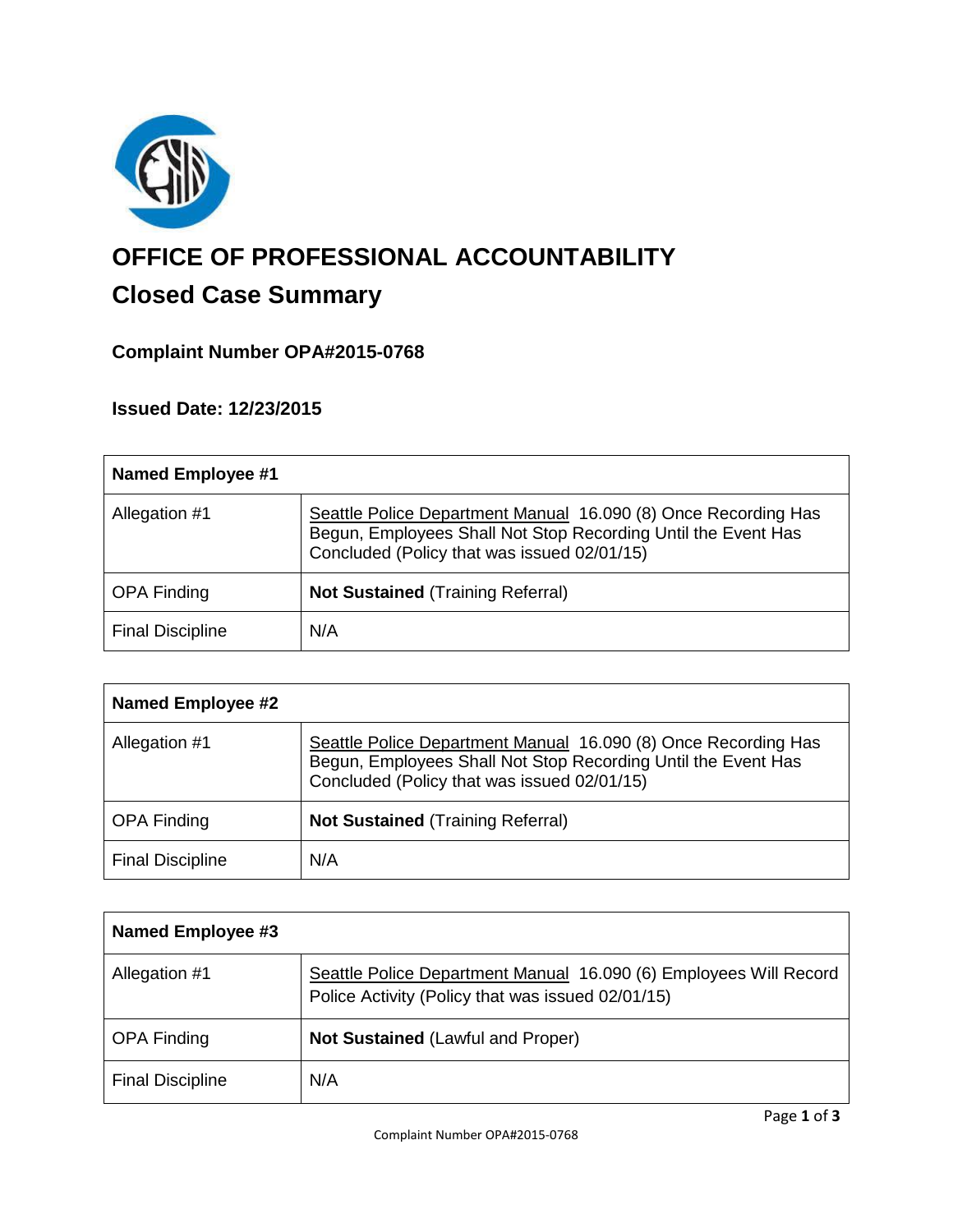#### **INCIDENT SYNOPSIS**

The named employees responded to investigate a possible burglary at a residence.

#### **COMPLAINT**

The complainant, a supervisor within the Department, alleged that the named employees did not use their In-Car Video properly at the scene.

#### **INVESTIGATION**

The OPA investigation included the following actions:

- 1. Review of the complaint memo
- 2. Search for and review of all relevant records and other evidence
- 3. Review of In-Car Videos (ICV)
- 4. Interviews of SPD employees

#### **ANALYSIS AND CONCLUSION**

The focus of the OPA investigation was the muting of the audio associated with the named employees' In-Car Video (ICV) systems. In their OPA interviews named employee's, #1 and #2 stated that they did not believe they violated the ICV policy. They do not believe the current policy prohibits officers from muting the microphone because it is not mentioned in policy. They said that "muting" the microphone is not stopping or turning off the recording. The department has since clarified the policy and implemented software upgrades to address this scenario. Employees are not to stop or mute ICV until a triggering event is concluded. During his OPA interview, named employee #3 said that he did not know why he did not have ICV for his shift in addition to the systems check at the beginning of the shift. The evidence showed that the video was recorded but not properly allowed to upload.

#### **FINDINGS**

#### **Named Employee #1 and #2**

Allegation #1

The evidence showed that the named employees were not clear on the In-Car Video policy as regards to muting the microphone. Therefore a finding of **Not Sustained** (Training Referral\*) was issued for *Once Recording Has Begun, Employees Shall Not Stop Recording Until the Event Has Concluded*.

**\*Required Training** (Named Employee #1 and Named Employee #2): Both employees should be given a copy of the In Car Video System Policy (16.090) and reminded of their obligation to continuously audio and video record the entire event when engaged in police activity as defined in policy.